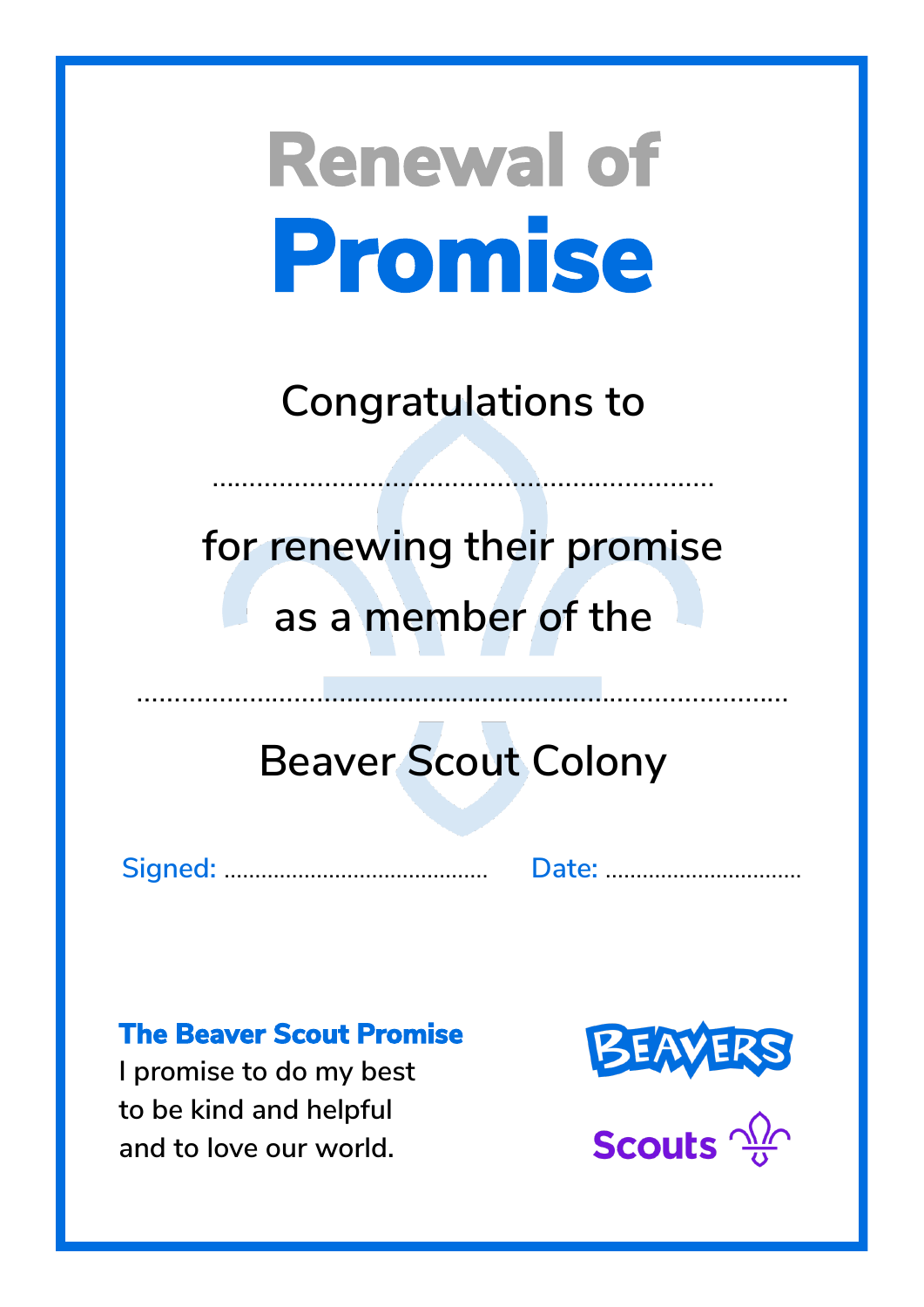**Congratulations to**

……………………………………………….…………

**for renewing their promise as a member of the**

## **Beaver Scout Colony**

**Signed:** ……………...……………………. **Date:** …………………....…….

#### **The Beaver Scout Promise**

**I promise to do my best to be kind and helpful and to love God.**



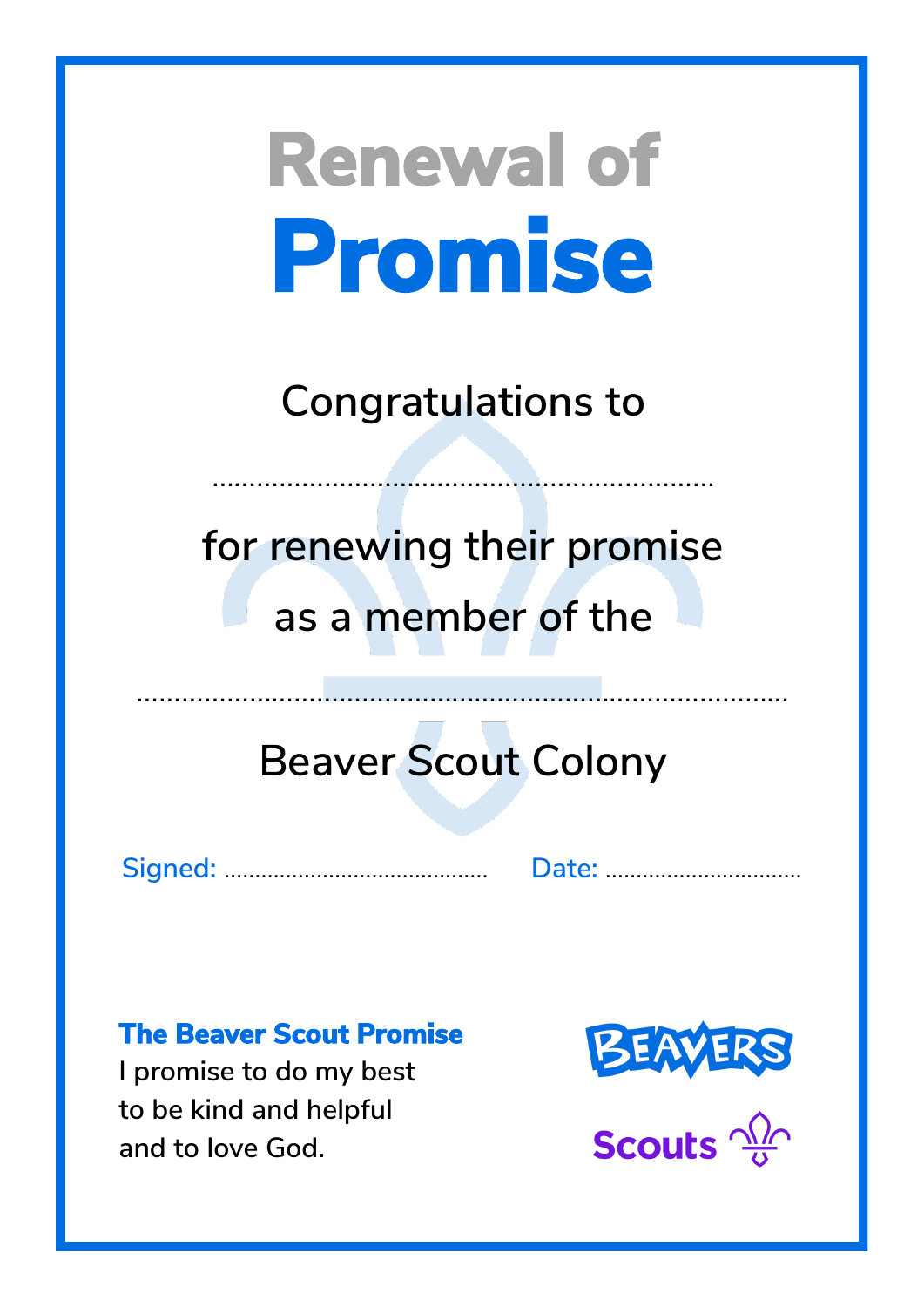**Congratulations to**

……………………………………………….…………

**for renewing their promise as a member of the**

## **Beaver Scout Colony**

**Signed:** ……………...……………………. **Date:** …………………....…….

#### **The Beaver Scout Promise**

**I promise to do my best to be kind and helpful and to love Allah.**



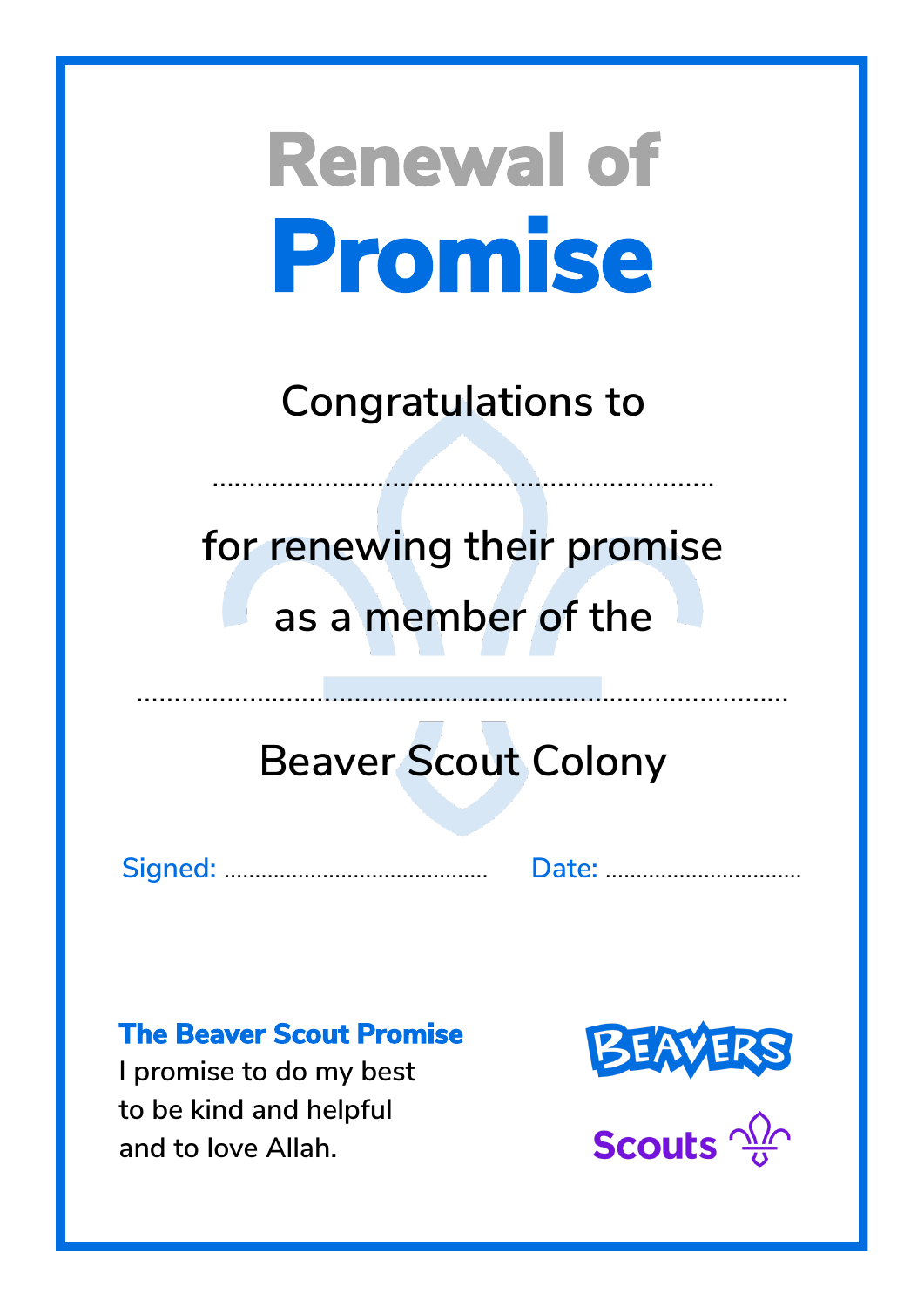**Congratulations to**

……………………………………………….…………

**for renewing their promise as a member of the**

## **Beaver Scout Colony**

**Signed:** ……………...……………………. **Date:** …………………....…….

#### **The Beaver Scout Promise**

**I promise to do my best to be kind and helpful and to love Waheguru.**



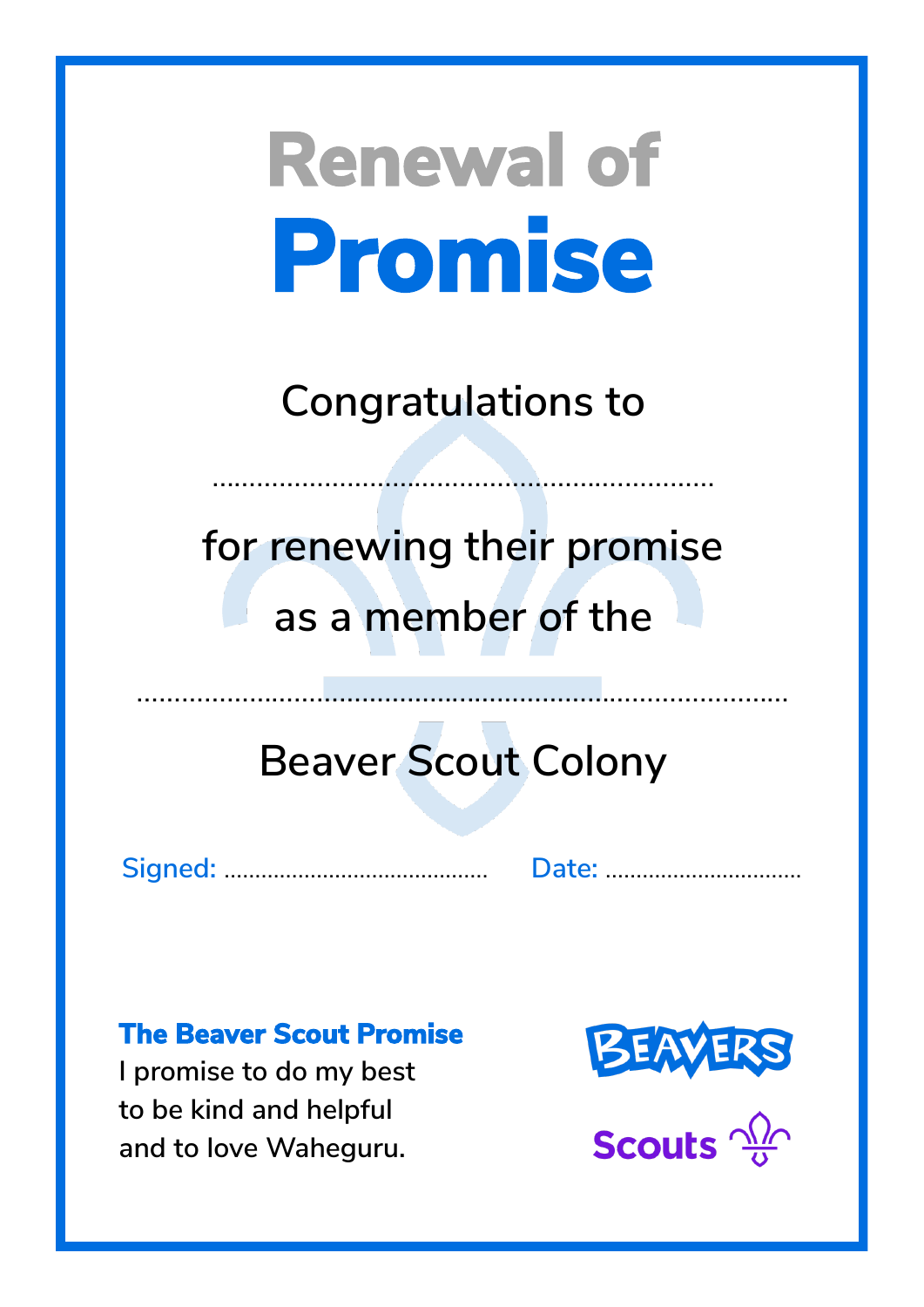**Congratulations to**

……………………………………………….…………

**for renewing their promise as a member of the**

## **Beaver Scout Colony**

**Signed:** ……………...……………………. **Date:** …………………....…….

#### **The Beaver Scout Promise**

**I promise to do my best to be kind and helpful and to love my Dharma.**



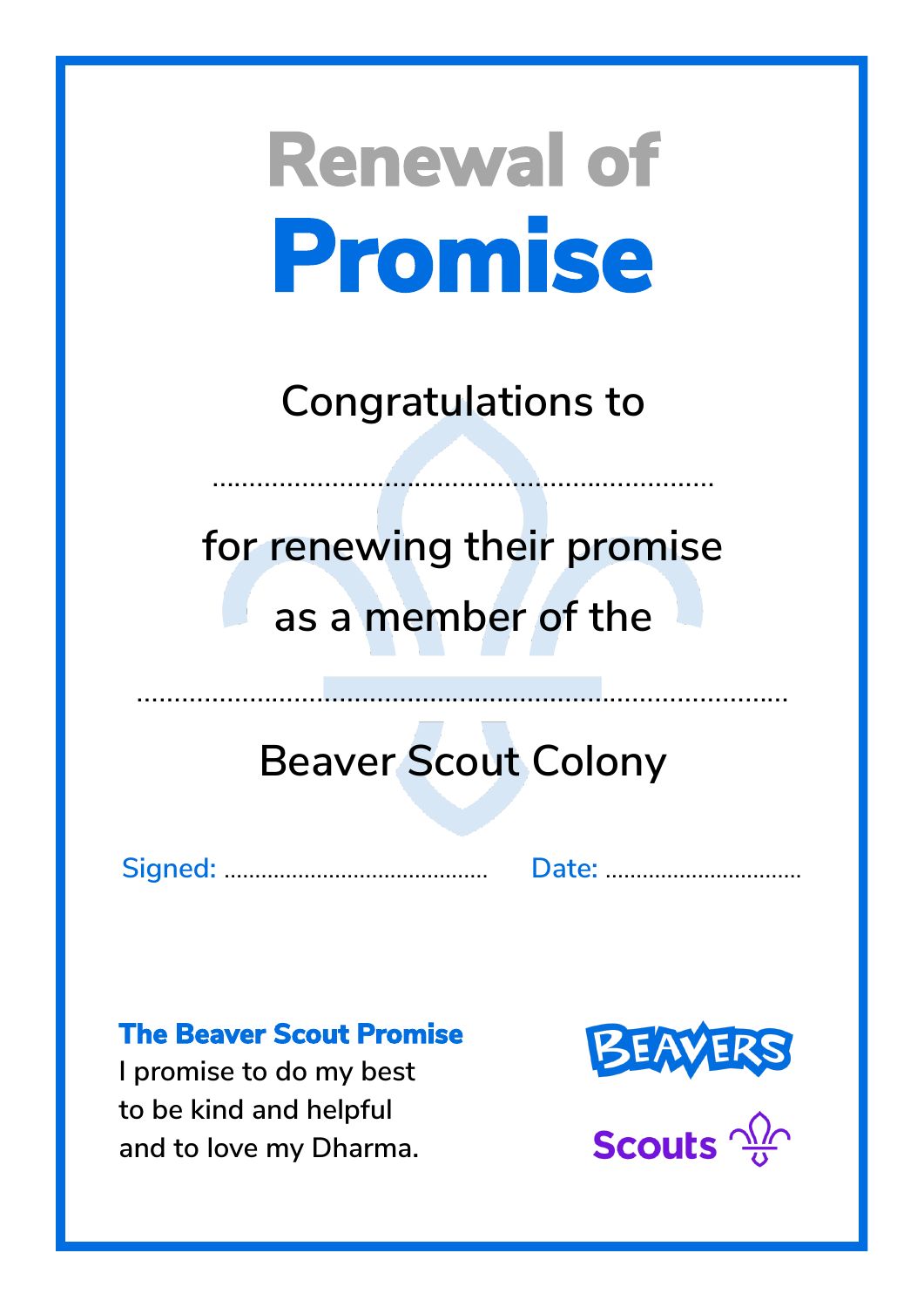**Congratulations to**

……………………………………………….…………

**for renewing their promise as a member of the**

## **Beaver Scout Colony**

**Signed:** ……………...……………………. **Date:** …………………....…….

#### **The Beaver Scout Promise**

**I promise to do my best to be kind and helpful and to act with love towards everyone.**